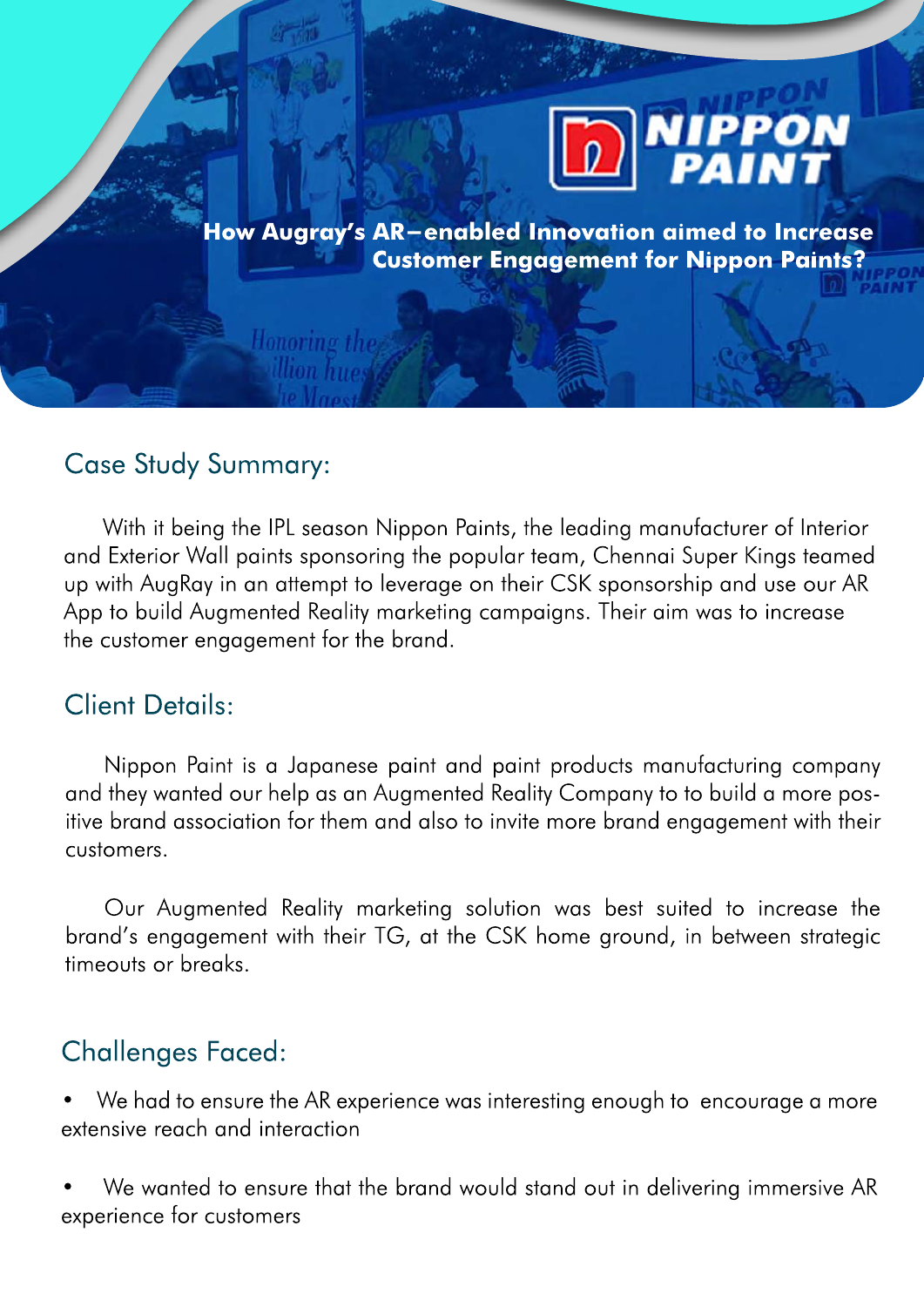- Drive customer growth and positive buzz about the brand
- Encourage social sharing by delivering interactive Augmented Reality customer experience

# Our Approach:

We made use of our Augmented Reality App to help Nippon increase their customer engagement. The plan was to generate interest amongst the crowd and get more engagement for Nippon by leveraging the IPL season with our AR app. Our aim was to create excitement among people using our AR solution.

Nippon TakeAPic- If a fan wanted to click a picture with their favourite CSK star, then they just had to come down to the experience zone powered by Nippon and have a selfie clicked with the  $AugRay App.$ 



Working with AR technology, our idea was to add a computerised layer to the real environment, as, in the Nippon TakeAPic campaign, your picture taken using AugRay app will add MS. Dhoni, the CSK skipper and famous Indian cricketer into the image. The picture will look so real like you have taken it with him.

### Results we delivered:

This campaign runs on the impression that IPL fans will share the picture taken on the digital platforms, thus generating a more extensive online reach. Why not download our app now and visit the venue to get your picture taken and get the "AR experience" we provide? Nippon Paints, with the help of our AR solution was able to engage and interact with customers, who were so taken in by their customer engagement that they went on to share the pics taken on social media, thus creating more of a buzz, resulting in increased customer engagement and brand recall.